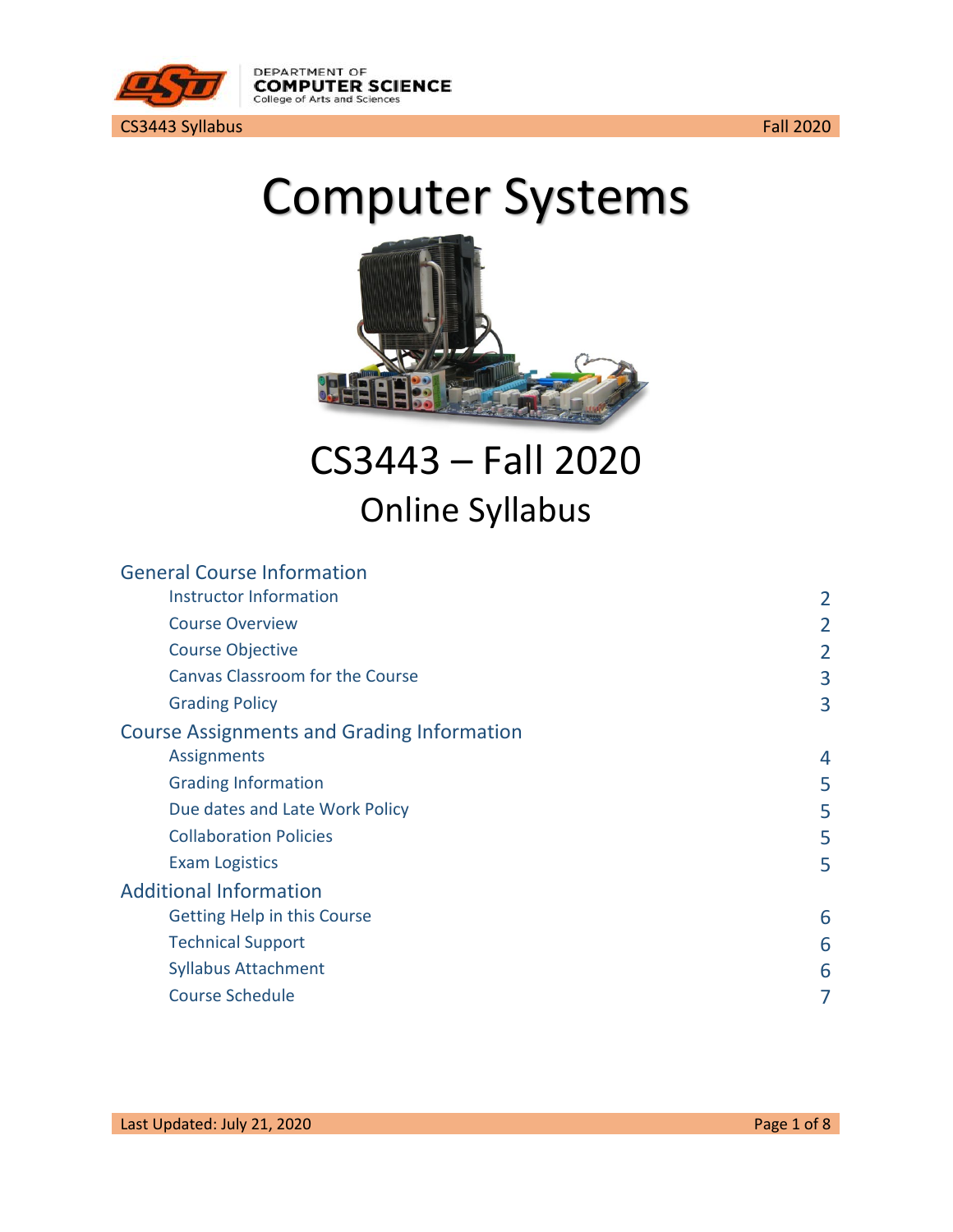

# General Course Information

<span id="page-1-1"></span><span id="page-1-0"></span>

| Time & Location:               | Online |                                                               |
|--------------------------------|--------|---------------------------------------------------------------|
| <b>Instructor Information:</b> |        |                                                               |
| Instructor:                    |        | Dr. Shital Joshi                                              |
| Email:                         |        | Shital.Joshi@okstate.edu                                      |
| Office:                        |        | 229 MSCS; Stillwater, OK 74078-1053 USA                       |
| Phone:                         |        | 1-405-744-5273                                                |
| <b>Virtual Office Hours:</b>   |        | Tues/Thurs $3:30 - 4:30$ PM (CT) and by appointments          |
| <b>Course Credit:</b>          | 3.0    |                                                               |
| <b>Prerequisites:</b>          |        | CS 2133 with a grade of "C" or better                         |
| <b>Textbooks:</b>              |        | David Patterson and John Hennessy "Computer Organization and  |
|                                |        | Design: The Hardware/Software Interface", 5th edition, Morgan |
|                                |        | Kauffman Publisher, 2013. ISBN: 978-0-12-407726-3.            |
| Software:                      |        | <b>SPIM MIPS Simulator</b>                                    |

#### <span id="page-1-2"></span>**Course Overview**

Learn in detail functional and register level description of computer systems, computer structures, addressing techniques, macros, linkage, input-output operations. Introduction to file processing operations and auxiliary storage devices. Material is supplemented by programming assignments, which are implemented in assembly language.

## <span id="page-1-3"></span>**Course Objective**

Upon the successful completion of the course, the students should be able to:

- Demonstrate programming proficiency using various addressing modes and data transfer instruction of the target computers.
- Program using the capabilities of the stack, program counter and registers and understand how these are used to execute a machine code program.
- Understand various conventional computational organizations and their strengths and weaknesses.
- Understand the concept of memory hierarchy.
- Understand how I/O devices interface with the processor, memory.
- Understand interrupts and how can they be handled.
- Analyze and evaluate computer performance.
- Analyze MIPS microprocessor design and MIPS instruction set architecture.
- Describe how a CPU performs instructions during fetch-decode-execute cycle and how memory supports its actions taking MIPS as a reference architecture.
- Understand how pipelining can improve CPU performance for MIPS architecture.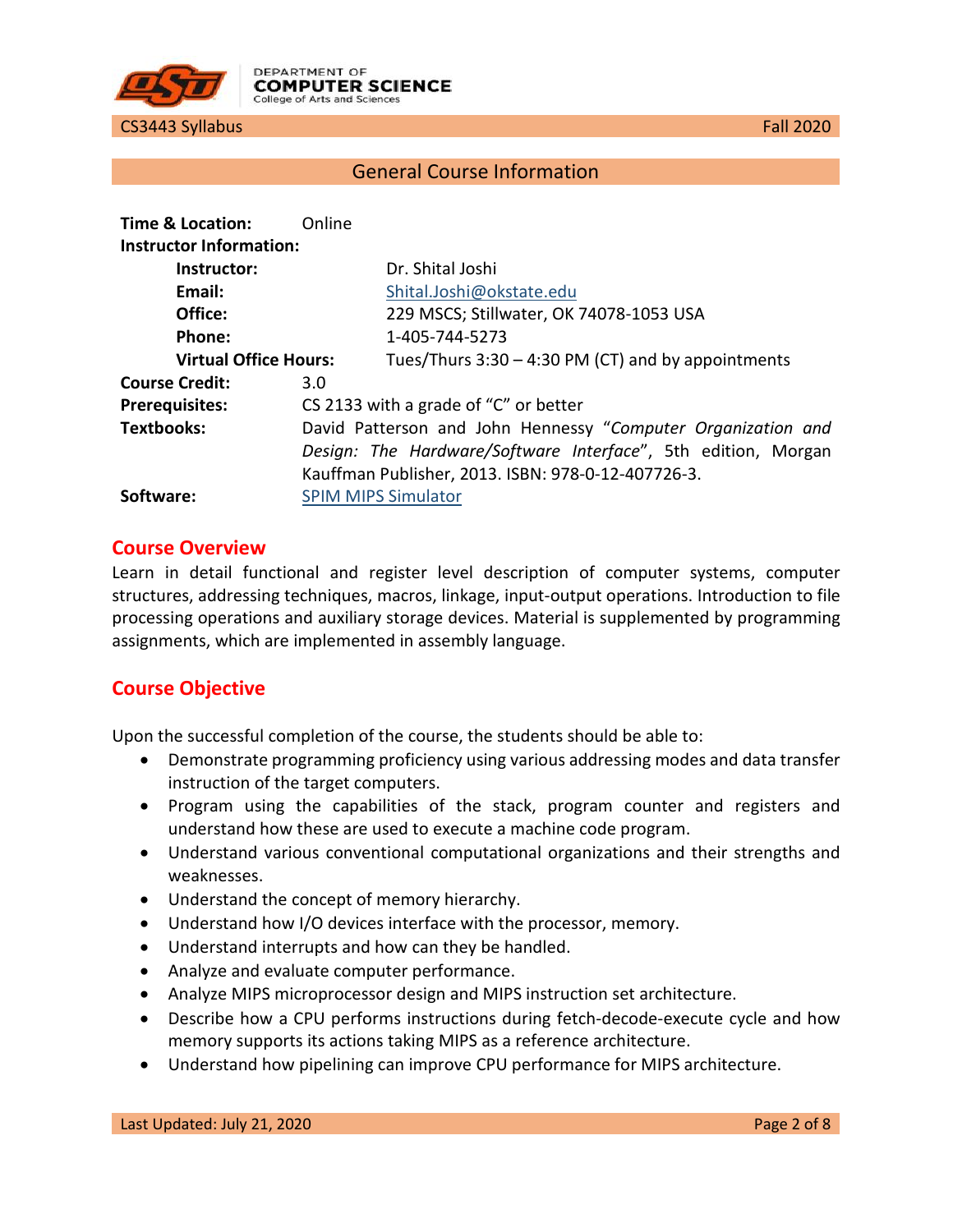

# <span id="page-2-0"></span>**Canvas Classroom for the Course**

The course uses Canvas which can be accessed at [https://canvas.okstate.edu.](https://canvas.okstate.edu/) Students can sign in using their O-Key username and password provided by OSU. After sign-in, students can see the Canvas *Dashboard*, which provides a list of links for the courses in which they are enrolled. This course will be listed as CS 3443 Computer Systems Online Fall 2020. Click on that link to go to the course homepage. Near the left side of that page is a menu of links, with Home (the homepage) at the top.

The three primary sections of the Home page are:

- *Home* (at the top) provides you all the lecture videos and additional materials/handsout for the course. You can find your syllabus in this section.
- *Announcements* (near the top) provides you with important and time-sensitive updates and comments on class matters. Should something happen to prevent the instructor from being available during his office hours on any given date, he will make an effort to post a notice in this section of the Canvas classroom.
- *Assignments* (below Announcements) contains all the documents related to assignments and from this section you will be able to submit your assignments.
- *Discussions link* (in the left-side menu) takes you to the list of course discussion forums. Here, you will find a forum labeled Student Lounge for nifty news and casual conversation, a general Q&A forum where questions/discussion concerning assignments or other aspects of the course can be posted, as well as Assignment Forums, in which specific, topical discussion prompts will be posted by the instructor. Please keep your comments clean and civil.

Since this is an online course, it is students' responsibility to keep track of all announcements, course contents and due dates.

# <span id="page-2-1"></span>**Grading Policy**

The final grade will be assigned based on the point total as:

| $90\% - 100\%$   | А |
|------------------|---|
| $80\% - 89.99\%$ | R |
| 70% -- 79.99%    | C |
| $60\% - 69.99\%$ | D |
| Less than 59.99% | F |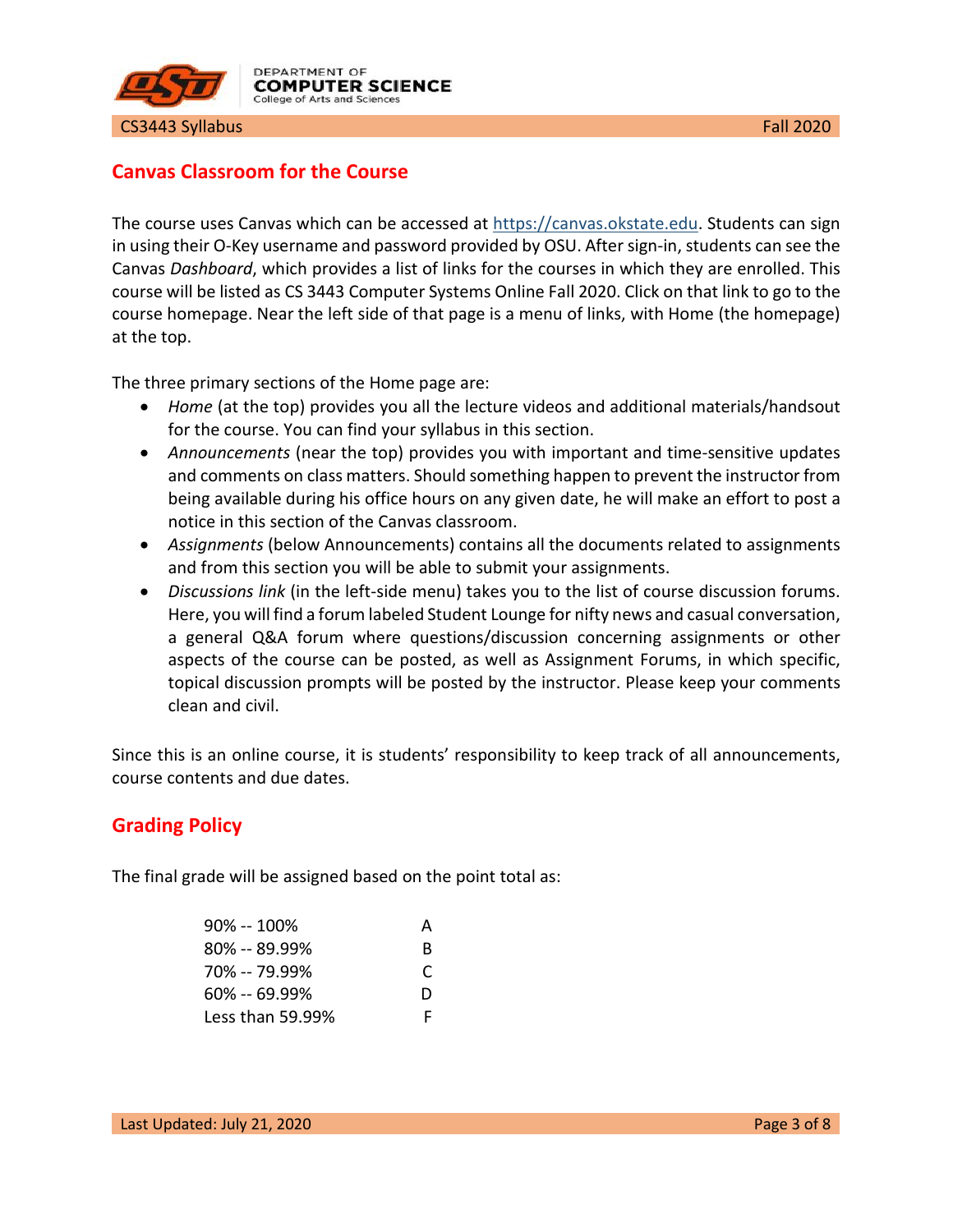

#### <span id="page-3-0"></span>Course Assignments and Grading Information

# <span id="page-3-1"></span>**Assignments**

The course assignment is categorized as *home assignments* and *participation in discussions*. There are 5 home assignments throughout the semester, which include written assignment, programming assignments (MIPS Programming) and numerical problems. Students will have a total of 7 days (including holidays) to submit the assignments. All assignments must be submitted through Canvas. Any submission made through email will not be entertained. All your assignments will be checked in **Turnitin** for any plagiarism.

Since this is an online course, discussion forms an integral part of the grade. Each student is expected to post at least three posts in a weekly conversation. The topic of discussion will be given related to the subject matter discussed in the previous week. The students' post should demonstrate their understanding of the material. Each student should demonstrate that they have observed the video lecture of the past week and have understood the topic well. Based on the video lecture and/or assigned topic, the students should give their response. Students can give multiple views on other students' response. Simply by stating "I agree" or "That is an interesting idea" will not earn any credit. Students' response will be graded based upon their analysis and the critical thinking. Focus will be given to the response that indicates the ability to handle the conceptual ideas rather than the response containing just a fact.

For the  $1<sup>st</sup>$  post (each Monday -- Thursday of the current week), each student needs to post at least one question based on the past week video lectures. Each student needs to post his/her question within 3 days from the day link is made available. When posting question, you have to give what you understood first then the confusion/doubt you have on that topic. This will help other students to answer your doubt clearly. In the 2<sup>nd</sup> post (each Thursday -- Saturday of the current week), each student needs to submit his/her answer to somebody's else question. The  $3<sup>rd</sup>$  post (each Sunday of the current week) each student need to post his/her final understanding on the question he/she has posted on the  $1<sup>st</sup>$  post. If any student is not satisfied by any answers posted by fellow students, then students are encouraged to contact me and write appropriate response by the specified duration.

Students are free to post any many questions as they want and answer multiple times. However, I will look for the quality of the post. So, all the questions and answers must be relevant. Focus of reasoning rather than just fact. Grading will be done based on the post that falls within the specified duration.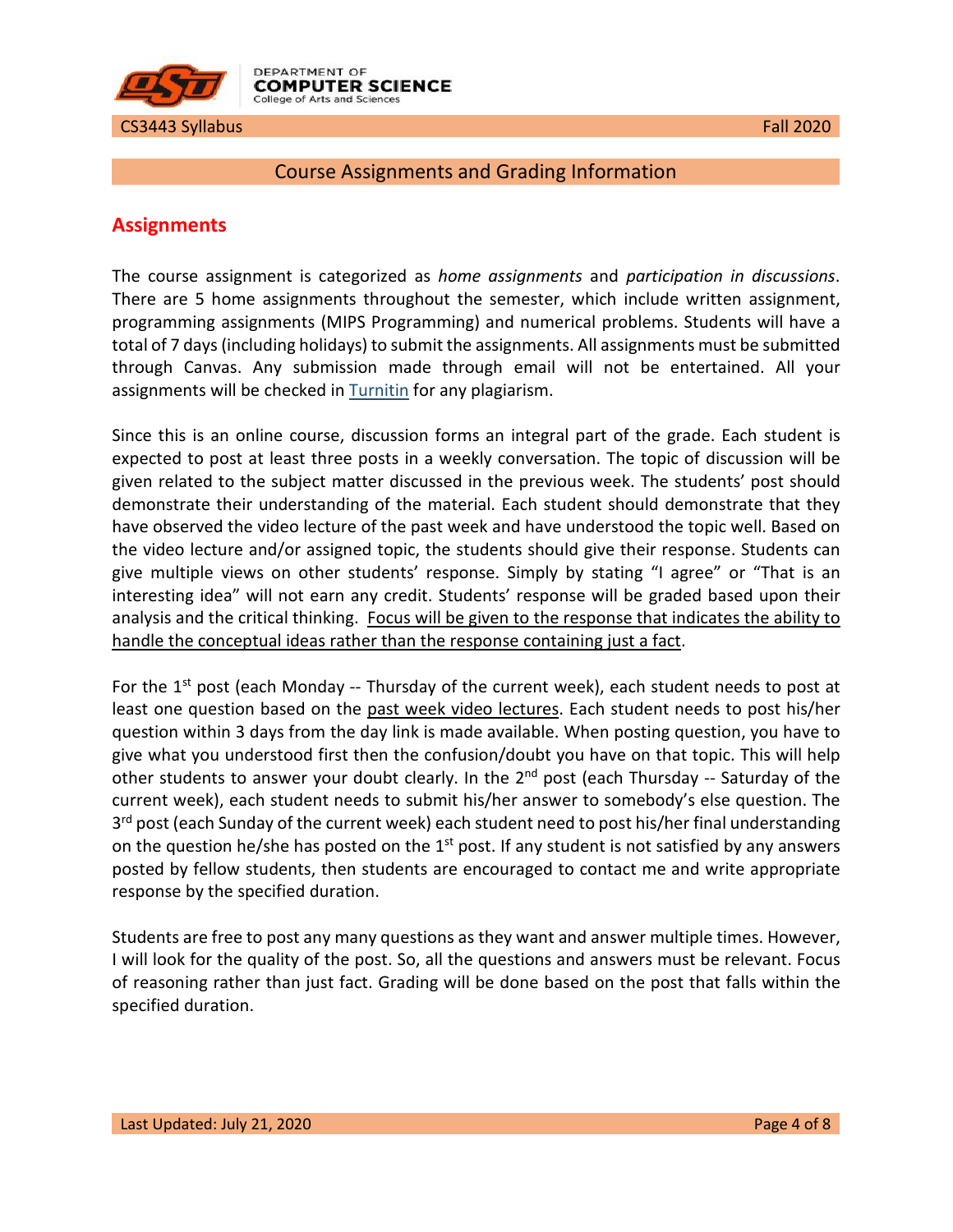

# <span id="page-4-0"></span>**Grading Information**

The final grade will be calculated based on individual grades received on home assignments, discussion participation, mid-term exam and the final exam. The weighting for each of these are:

| Home Assignments             | 40%                |
|------------------------------|--------------------|
| Participation in Discussions | 30%                |
| $1^{\rm st}$ Exam            | $15%$ <sup>*</sup> |
| 2 <sup>nd</sup> Exam         | $15%$ <sup>*</sup> |
| Final Exam                   | $15%$ <sup>*</sup> |

Best of two exam score would be considered.

#### <span id="page-4-1"></span>**Due dates and Late Work Policy**

Each assignment is due by 11:59 PM (CT) on the date specified on the assignment handout posted on the Canvas classroom site. Late penalty is 10% per class day. Assignments turned after a week late from the due date will not be accepted. Late work policy for  $1<sup>st</sup>$  discussion post is same as that of the assignment but for 2<sup>nd</sup> and 3<sup>rd</sup> discussion posts, late work policy is different. Failure to post response to these discussions within the specified time will lead to 0 for that particular post.

## <span id="page-4-2"></span>**Collaboration Policies**

Each assignment is to be submitted individually. However, students can discuss concepts, ideas and techniques among their peers/instructor. After discussion, each student must write up his/her own solution. Copying another person's work, in part or in whole, is not allowed. Sharing solution, in part or in whole, is considered cheating as well. If any student is unsure whether collaboration is acceptable, speak with the instructor in advance. Students are responsible to take care of their solutions and prevents it from leaking.

#### <span id="page-4-3"></span>**Exam Logistics**

Exams must be administered by a proctor or proctoring service approved by OSU. The exams must be taken within the days specified:

| $1^{\rm st}$ Exam    |
|----------------------|
| 2 <sup>nd</sup> Exam |
| Final Exam           |

Sep 24<sup>th</sup> and Sep 25<sup>th</sup>, 2020 Oct  $29<sup>th</sup>$  and Oct  $30<sup>th</sup>$ , 2020 Dec 9<sup>th</sup> and Dec  $10^{th}$ , 2020

We will use Examity for our course and the proctoring service will be Level 3. You can get additional information at: [https://osuonline.okstate.edu/Proctoring.vbhtml.](https://osuonline.okstate.edu/Proctoring.vbhtml)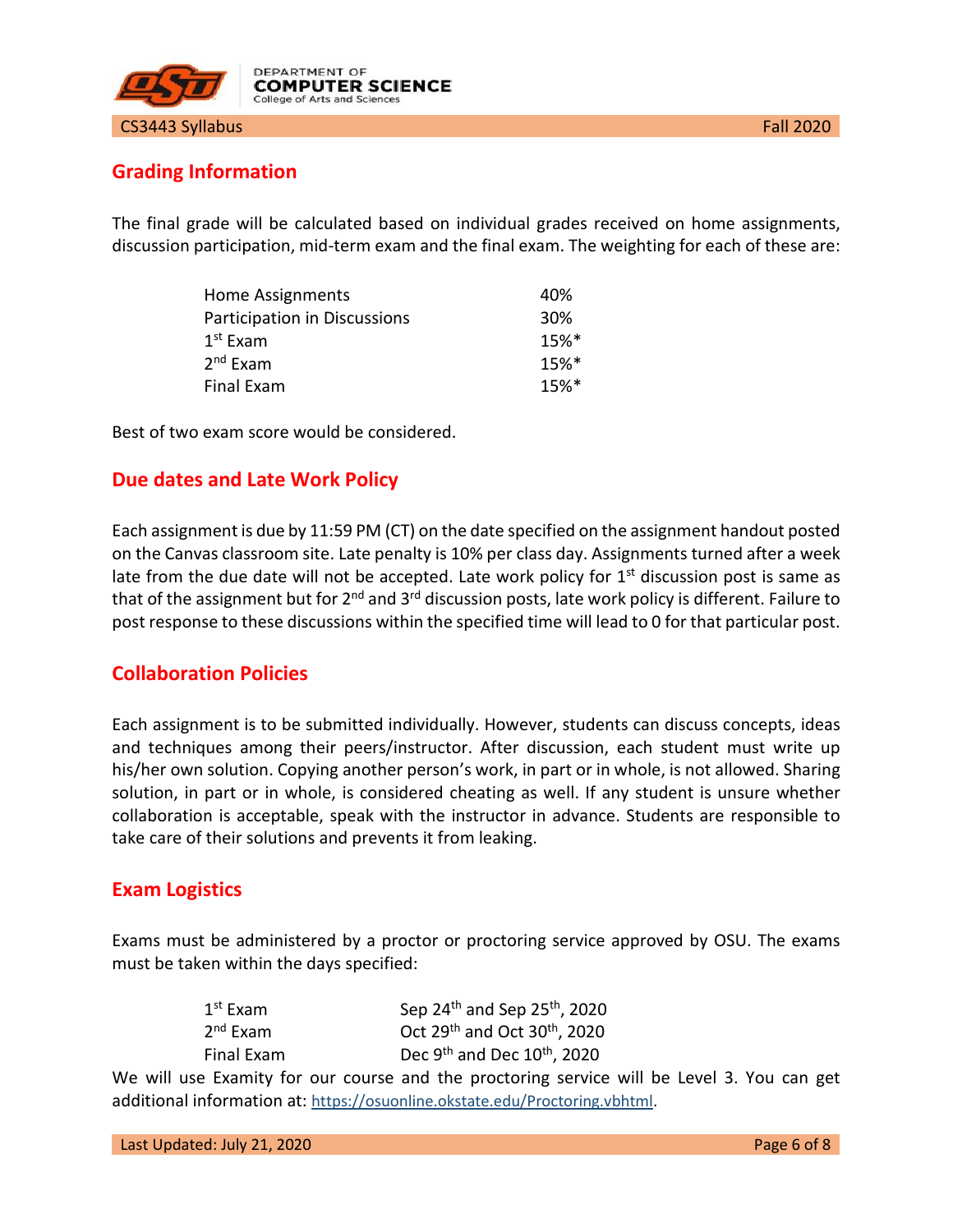

# Additional Information

# <span id="page-5-1"></span><span id="page-5-0"></span>**Getting Help in this Course**

Any questions concerning the content of the course and assignments should be directed to the appropriate course discussion forum. This allows your questions to be answered by anyone monitoring the discussion forum and the answer can be beneficial to all the board reader. Students can expect that the course instructor to respond any question posted in the discussion forum within 24 hours.

If any students need any additional help, they are encouraged to email the instructor at the instructor's email address. The typical respond time will be within 24 hours. For prompt response, please include the course number in the square bracket, followed by the brief message subject; for example:

*[CS 3443: Online] MIPS Error: Exception occurred at PC = 0x00000000*

# <span id="page-5-2"></span>**Technical Support**

You can reach OSU Arts & Sciences Outreach Office at:

| Email: | casoutreach@okstate.edu |
|--------|-------------------------|
| Phone: | 1-405-744-5647          |

# <span id="page-5-3"></span>**Syllabus Attachment**

Other useful information, such as important dates throughout the semester, can be found on the [OSU-Stillwater syllabus attachment](https://academicaffairs.okstate.edu/sites/default/files/Fall%202018%20Syllabus%20Attachment_0.pdf) and the [OSU-Tulsa syllabus attachment](https://cs.okstate.edu/%7Ebem/Syllabus%20Attachment%20TULSA%20Fall%2018.pdf) for the current semester.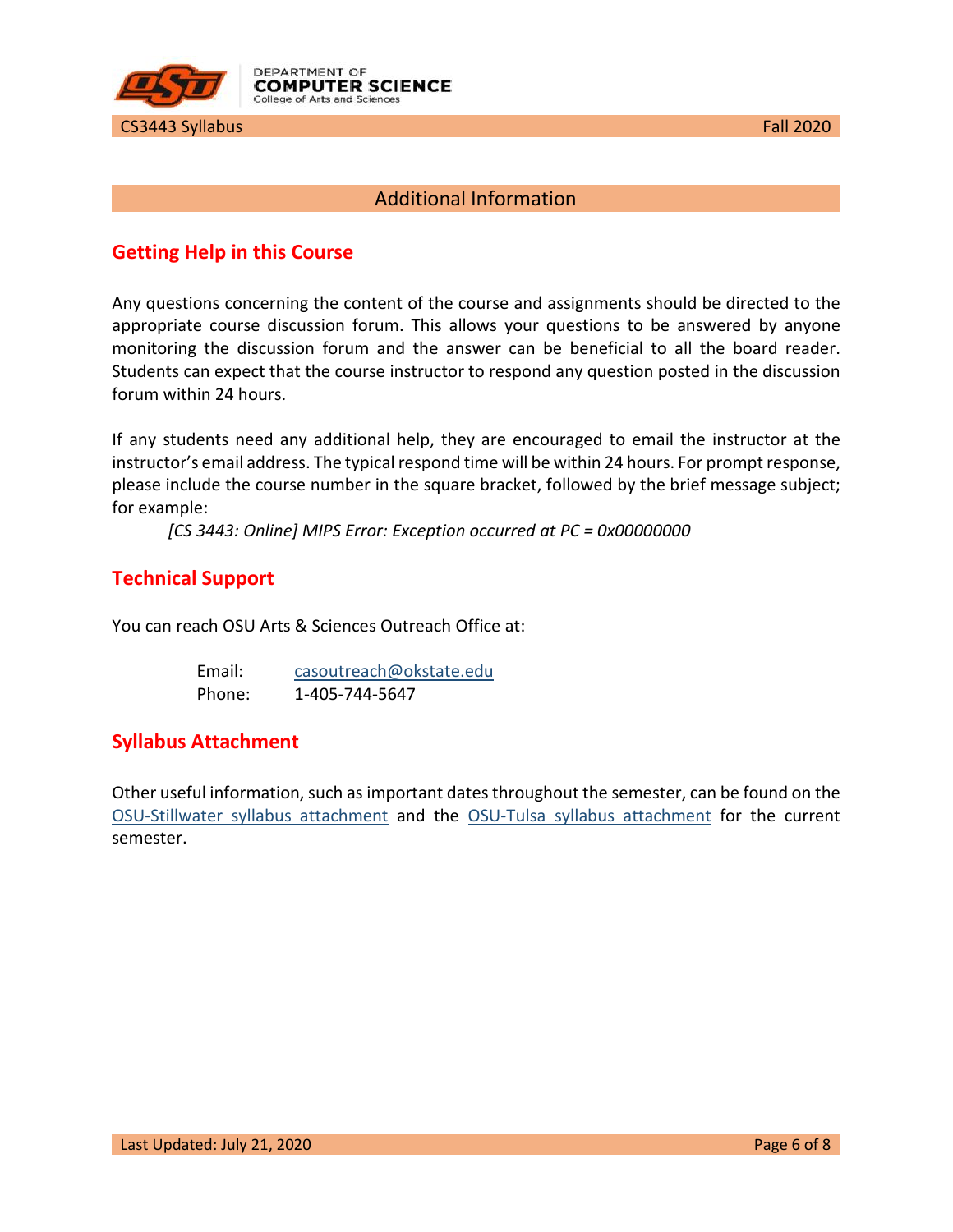

# <span id="page-6-0"></span>**Course Schedule**

| <b>Week</b>    | <b>Topics</b>                                                                         |
|----------------|---------------------------------------------------------------------------------------|
| 1              | Introduction and Performance: Technology trends; Basic Organization of Von            |
| (08/17)        | Neumann machine; Measuring CPU performance; Amdahl's law and averaging                |
|                | performance metrics                                                                   |
| 08/23)         |                                                                                       |
| $\overline{2}$ | MIPS Introduction: Components of an instruction set; understanding instruction set    |
| (08/24)        | from implementation perspective; introduction to RISC and CISC architecture and       |
|                | example instruction set.                                                              |
| 08/30          |                                                                                       |
| 3              | MIPS Continuation: Representing instructions for arithmetic operations; logical       |
| (08/31)        | operations; decision-making.                                                          |
|                | Individual programming assignment 01                                                  |
| 09/06)         |                                                                                       |
| 4              | handling 32-bit immediate<br>MIPS Continuation: Supporting procedures;<br>and         |
| (09/07)        | addresses; implementing arrays and pointers.                                          |
|                |                                                                                       |
| 09/13)         |                                                                                       |
| 5              | x86 Instructions and comparison with MIPS instructions; various steps in transforming |
| (09/14)        | a C program in a disk to a running program                                            |
|                | Individual programming assignment 02                                                  |
| 09/20          |                                                                                       |
| 6              | Review and 1st Examination                                                            |
| $\overline{7}$ | Number Representations: Signed and Unsigned number representation; Fixed- and         |
| (09/28)        | floating-point systems                                                                |
|                |                                                                                       |
| 10/04)         |                                                                                       |
| 8              | Datapath Design: Logic design (combinational logic and sequential logic); building a  |
| (10/05)        | datapath; simple implementation scheme of datapath and control unit for MIPS          |
|                | architecture                                                                          |
| 10/11          | Individual assignment 03                                                              |
|                |                                                                                       |
| 9              | Pipelining: Overview of pipelining; non-pipelined vs pipelines performance; data      |
| (10/12)        | dependencies; pipeline hazards                                                        |
|                | Individual assignment 04                                                              |
| 10/18          |                                                                                       |
| 10             | Memory Hierarchy: Introduction to memory systems; basics of Cache; measuring and      |
| (10/19)        | improving Cache performance                                                           |
|                |                                                                                       |
| 11/25)         |                                                                                       |